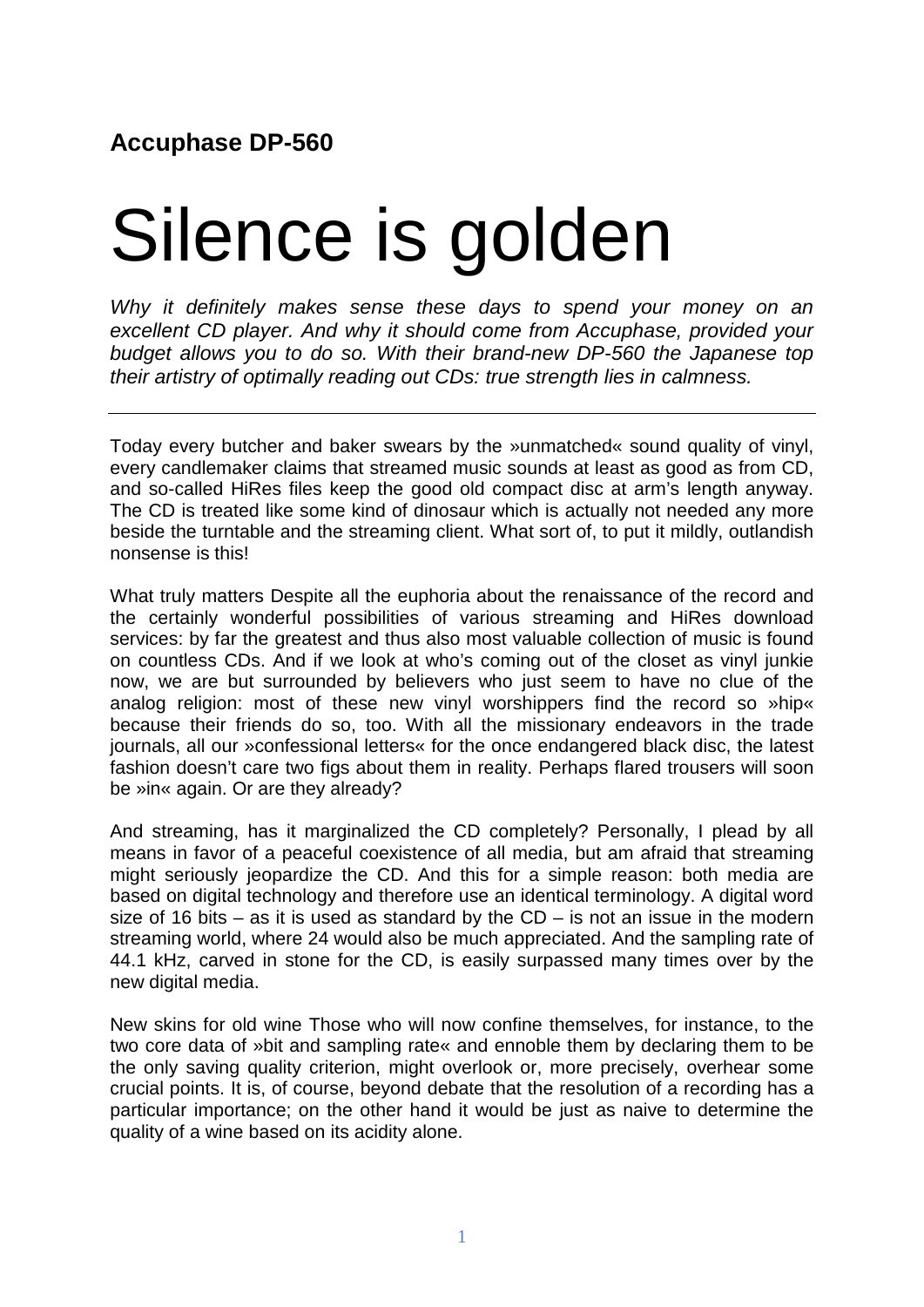Accuphase, the bulwark, the fortress, the new DP-560. At a first and superficial glance, it looks confusingly similar to its predecessor. But leaving the – in the best Accuphase tradition – neat and tidy front panel untouched except for some extra features on the display, is typical of the manufacture from Yokohama. They'd rather convince with tangible technical advancements and not just cosmetic gimmicks.

Although the listing of certain fat, expensive and frequently employed parts will hardly reveal anything about the acoustic yield, we're now going to unscrew the massive cover lid of the 560 and look inside the machine. What has actually changed compared to the predecessor, can we spot any significant, relevant modifications at all? You bet. Not only has the DP-560 been equipped with an entirely new drive, the power supply and also the input and output sections were largely modified. Yet the structures, one could almost say: the genes of the CD players from Accuphase have remained the same. Thus no less than four converter circuits fed in parallel take care of the digital signal, aiming to keep distortions on the lowest level and eliminate any artefacts. Personally, I can't remember looking at the published measured values of CD players. In general, they don't reveal anything or at best only very little. The DP-560 is different, the gathered data are amazing and show how precisely, how painstakingly the designers implement their components. At 119 and 116 dB the signal-to-noise ratio and dynamic range achieve outstanding values. In both disciplines Accuphase has raised the bar by one dB. Which is great, but a gain of a staggering 9 dB with the crosstalk damping – where the record climbed to an awesome 117 dB – commands our respect. But seriously, between ourselves: is this really audible? Can we actually sense the huge efforts made by the engineers in faraway Nippon? Of course, and it's even easy to do.

A pleading for the CD. So let's not hinge the reproduction of a CD on the utilized format alone, but evaluate the performance as a whole: then it will suddenly make a difference again if the digital data stream is transferred under exactly specified conditions or exposed more or less unprotected to any potential troublemakers. How clean is the home WLAN, how susceptible the job of digital and analog modules which translate a streaming signal into music? Streaming, this is also always a game with quite a few unknowns.

Those who want to be rather safe than sorry and hear the latest perfection from a digital medium, will not really get around a CD player like the Accuphase which was custom-built for this purpose. After all it's got a drive rotating inside that works in perfect harmony even with slightly warped discs (totally flat is the exception anyway) and efficiently avoids the wind noises that come naturally with high rotational speeds. Since all sound relevant factors were taken into consideration, these are the details which together lead to an extraordinary listening pleasure. Hey, this is high end after my fancy.

Most CDs were carving out a sad existence at the Pfeiffers' home, piled up in some sort of cubbyhole; every now and then I took one out, but due to such convenient services like Tidal, those trips into the real sound archive became increasingly rare. However, with the arrival of the DP-560 this has changed. Silver discs which had been slumbering unplayed in the batches for umpteen years now experienced their second springtide, many of them even their acoustical breakthrough, their »raison d'être«. I'm now listening to many CDs from A to Z, the habitual play check of tracks has remained the exception henceforth. This is how people must feel after retrieving a treasure.